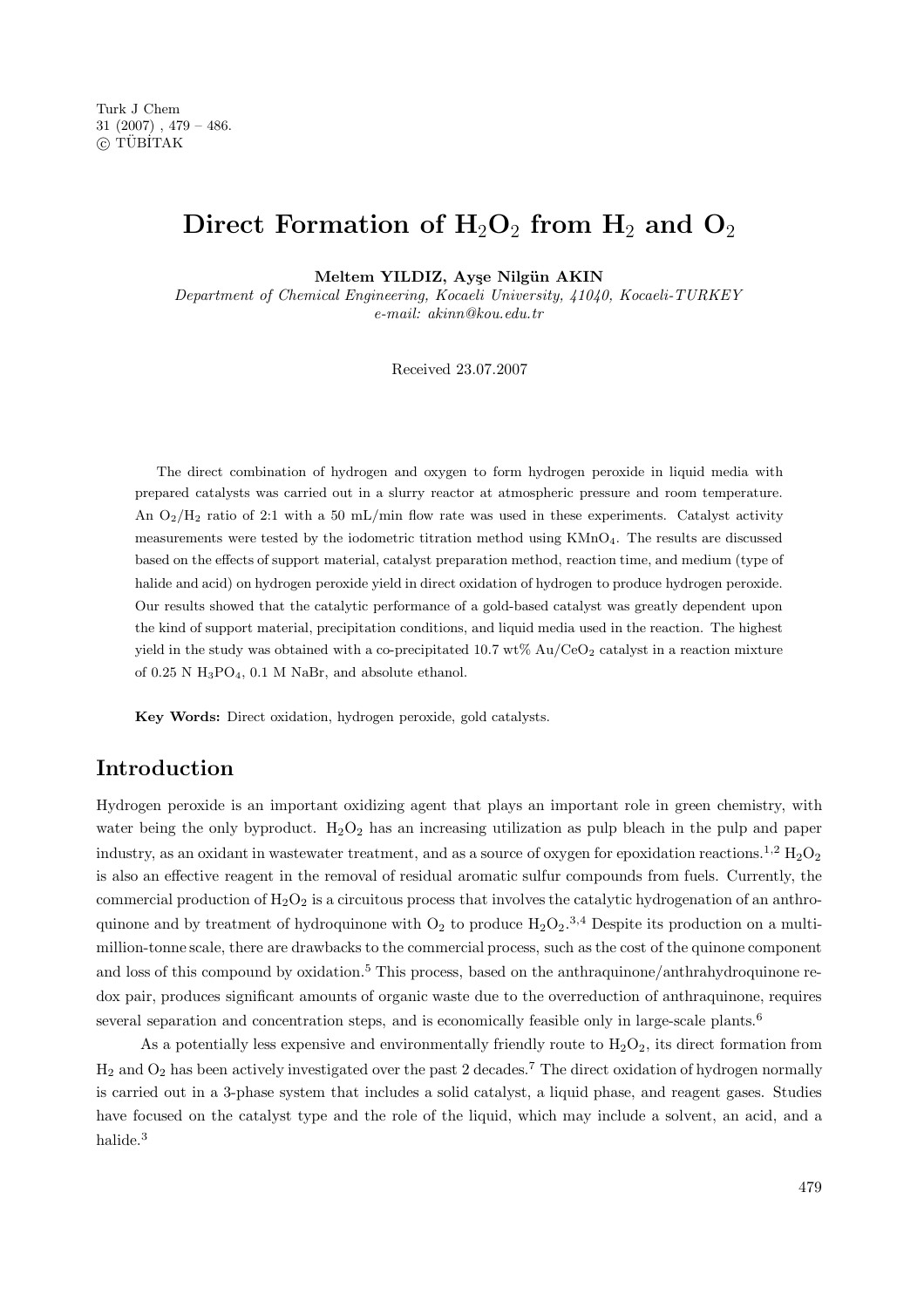In the present study direct oxidation of hydrogen with Au-based catalysts for  $H_2O_2$  production was studied. The effects of support material, catalyst preparation method, and quantity of Au on the activity ofthe catalyst were investigated. In addition to the catalyst properties, the reaction medium, such as acids and halides used, were investigated. It was observed that both catalyst properties and reaction medium have significant effects on  $H_2O_2$  production.

### **Experimental**

#### **Catalyst preparation**

Using the co-precipitation method,  $5 \text{ wt}$ % Au/Al<sub>2</sub>O<sub>3</sub> and Au/CuO<sub>x</sub> catalysts were prepared. Co-precipitation reactions were performed in a semi-batch system and NaOH was used as the precipitation reagent. The final value of the precipitation pH was kept constant at around 10. For preparing the  $Al_2O_3$ -supported catalyst, the precipitate was washed, vacuum dried at 105 °C for 48 h, and calcined in air at 400 °C for 2 h. For preparing the CuO<sub>x</sub>-supported catalyst, the precipitate was washed, dried at 110 °C for 24 h, and calcined in air at 800  $\,^{\circ}$ C for 3 h.

With an incipient wetness method,  $5 \text{ wt} \% \text{ Au/SiO}_2$  catalysts were impregnated using aqueous solutions of precursors. They were dried at 90 °C for 14 h and calcined at 800 °C for 4 h.

The effects of preparation methods were investigated with 5 wt%  $Au/CeO<sub>2</sub>$  catalysts prepared by  $co-precipitation$ , impregnation  $+$  precipitation, impregnation  $+$  thermal decomposition, and deposition precipitation methods. All catalysts were dried at 110 °C for 24 h and calcined in air at 650 °C for 5 h. The thermal decomposition method for the preparation of  $CeO<sub>2</sub>$  support was performed by the thermal treatment of  $Ce(NO<sub>3</sub>)<sub>3</sub>.6H<sub>2</sub>O$  at 650 °C for 4 h.

For preparing the 5 wt%  $Au/CeO<sub>2</sub>$  catalyst by the deposition precipitation method, an aqueous solution of  $HAuCl_4·3H_2O$  was added to a mixture of  $CeO_2$  particles in water. This solution was stirred at room temperature for 10 min and then a solution of NaOH in water (1 M) was added drop-wise until the pH of the solution reached 10. The solution was stirred and maintained at pH 10 for 60 min. The catalyst was then filtered, washed, and dried at 110 ◦C for 24 h.

All catalysts prepared were reduced under a 100 mL/min hydrogen stream at 400 ◦C for 6 h before being used in reaction experiments and characterization tests.

#### **Catalyst Characterization**

X-ray diffraction (XRD): X-ray powder diffraction patterns were obtained from reduced catalyst samples with a Rigaku D/MAX-Ultima+/PC X-ray diffractor.

Atomic absorption spectroscopy (AAS): The metal loadings of co-precipitated samples were determined using a Varian 250+ atomic absorption spectrometer.

#### **Catalyst Testing**

The direct oxidation of hydrogen to hydrogen peroxide reaction over the reduced catalysts was carried out in a mechanically stirred glass reactor (capacity:  $500 \text{ cm}^3$ ) containing 0.5 g of catalyst, 150 cm<sup>3</sup> of ethanol, 30 cm<sup>3</sup> of (0.25 N) acid, and 10 cm<sup>3</sup> of (0.1 M) halide to give 190 cm<sup>3</sup> of reaction medium. The experiments were conducted using a 2:1  $O_2/H_2$  gas mixture by continuously feeding a hydrogen-oxygen-nitrogen mixture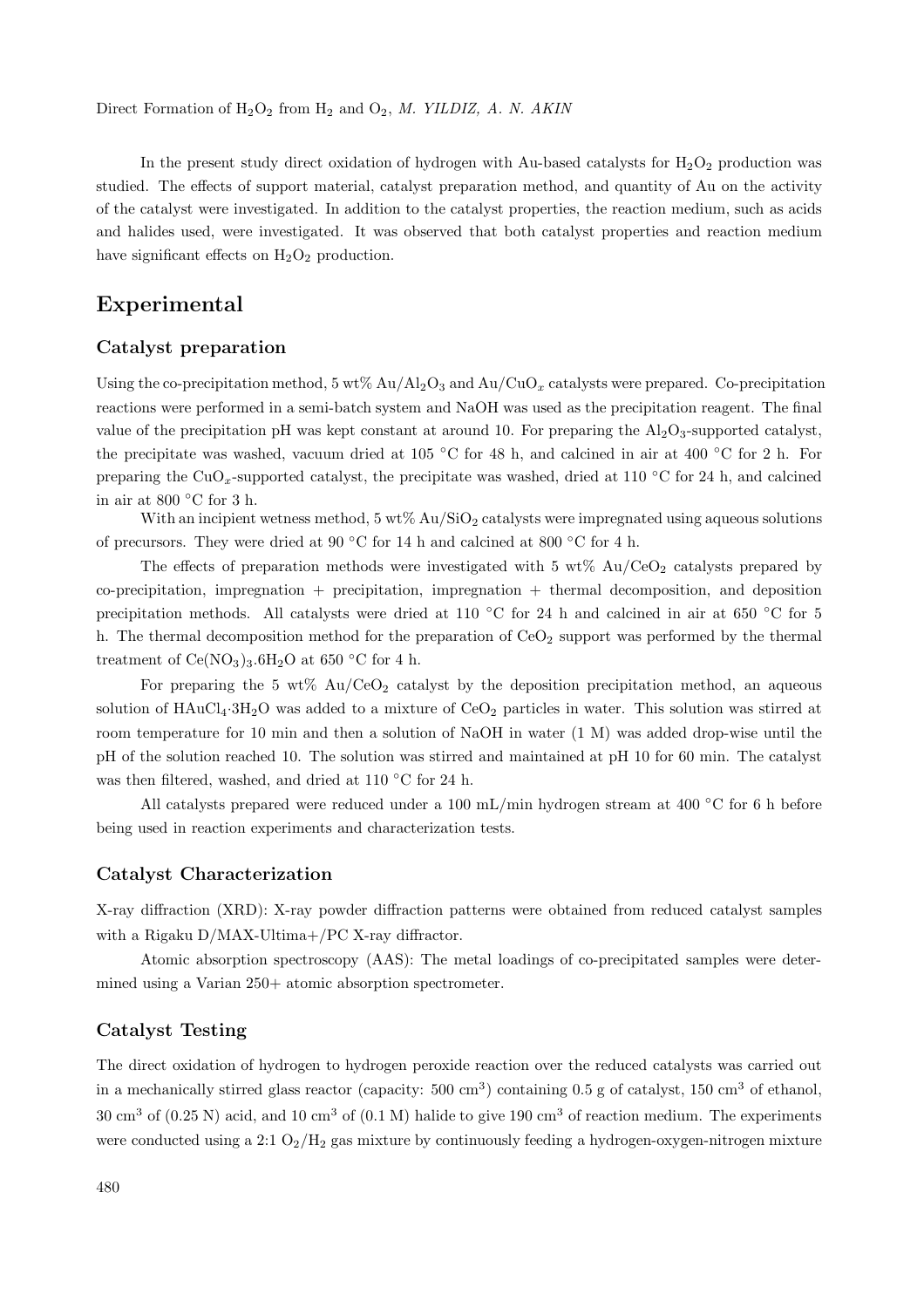(20 vol% H<sub>2</sub>) at a flow rate of 50 cm<sup>3</sup>.min<sup>-1</sup> through the liquid reaction medium under vigorous stirring at room temperature and atmospheric pressure for a period of 3 h. All extra pure reactants (i.e.  $O_2$  and  $H_2$ ), inert diluent  $(N_2)$ , reducing gas  $(H_2)$ , and purge gas  $(H_e)$  were fed from pressurized gas cylinders. The gas flow rates were controlled by Aalborg DFC digital mass flow controllers.

After the reaction, the catalyst from the reaction mixture was removed by filtration and the filtered reaction mixture was analyzed for the hydrogen peroxide formed in the reaction by iodometric titration using  $\text{KMnO}_4$ .<sup>8</sup>

### **Results and Discussion**

#### **Catalyst Characterization**

Freshly reduced co-precipitated Au-based catalyst samples were characterized by XRD to identify metallic Au and support phases. XRD images of co-precipitated  $Au/CeO<sub>2</sub>$ ,  $Au/CuO<sub>x</sub>$ , and  $Au/Al<sub>2</sub>O<sub>3</sub>$  catalysts are given in Figure 1a-c.

XRD patterns of reduced 5 wt%  $Au/CeO<sub>2</sub>$  and  $Au/CuO<sub>x</sub>$  catalysts show the presence of metallic Au, while no Au peak was observed for the 5 wt%  $Au/Al_2O_3$  catalyst. The disappearance of Au peaks for the  $\rm Al_2O_3$ -supported catalyst may have been the result of a small quantity of Au (as shown in Table 1) and/or small Au particles (< 10 nm) strongly attached to metal oxide supports.<sup>9</sup> Moreover, as shown in Figure 1b, the Cu2O structure was not observed in the Cu oxides-based catalyst; therefore, the Au/CuO*<sup>x</sup>* catalyst was denoted as Au/CuO in the next sections.





**Figure 1a.** XRD pattern of the 5 wt  $\%$  Au/CeO<sub>2</sub> catalyst prepared by co-precipitation method ( $\blacksquare$  CeO<sub>2</sub>,  $\circ$ Au).

Figure 1b. XRD pattern of the 5 wt % Au/CuOx catalyst prepared by co-precipitation method.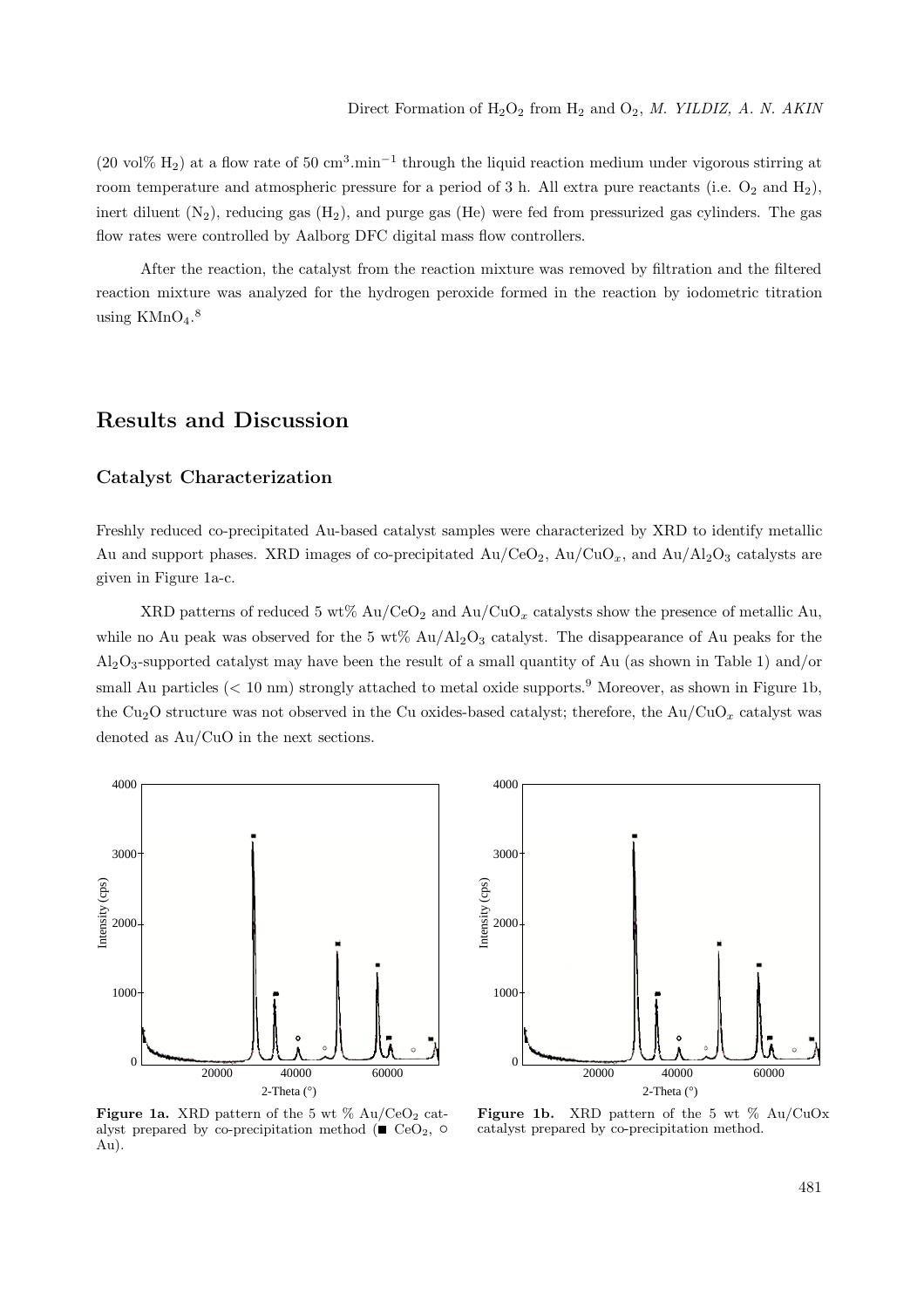

**Figure 1c.** XRD pattern of the 5 wt % Au/Al<sub>2</sub>O<sub>3</sub> catalyst prepared by co-precipitation method.

These catalysts were tested using AAS to obtain information on their metal loading properties. Table 1 presents the aimed and measured Au loadings. Although starting with the same amount ofAu precursor, aiming 5 wt% Au in the final catalyst, different Au loadings on the co-precipitated catalysts were observed. The reason for this result was the different yields of the co-precipitation reactions, which were mostly related to precipitation pH and temperature affecting the precipitation rates, and the relative amounts of the hydroxides.

| Catalyst                                           |      | Aimed Au wt   Measured Au wt |
|----------------------------------------------------|------|------------------------------|
|                                                    | $\%$ |                              |
| $\overline{\mathrm{Au}}/\mathrm{Al}_2\mathrm{O}_3$ |      | 0.2                          |
| Au/CeO <sub>2</sub>                                |      | 10.7                         |
| Au/CuO                                             |      | 19                           |

**Table 1.** The metal loadings of co-precipitated Au-based catalysts.

#### **Effect of Support Materials**

To obtain 5 wt% Au-containing catalysts, 4 types of supports,  $\text{Al}_2\text{O}_3$ ,  $\text{CeO}_2$ ,  $\text{CuO}$ , and  $\text{SiO}_2$ , were used. Table 2 shows the effect of support materials on  $H_2O_2$  concentration of the product solution after 3-h reaction periods of direct oxidation of hydrogen. Since all reaction conditions were the same for all experiments,  $H_2O_2$ wt% of the product solution was directly related to the  $H_2O_2$  yield. The results showed that the CeO<sub>2</sub>supported Au catalyst prepared by the co-precipitation method had the highest yield for the synthesis of hydrogen peroxide. Since the total metal loading of the co-precipitated ceria-based catalyst was higher than the others, another  $5\%$  Au/CeO<sub>2</sub> catalyst was prepared by impregnation and tested in the synthesis reaction. As shown in Table 2, similarly, the highest result was obtained compared to the co-precipitated catalyst. Therefore, it was concluded that ceria is an encouraging support for the rest of the study.

In order to investigate the effect of the reduction treatment of the catalysts prepared, the 5  $\text{wt}\%$ Au/CeO<sup>2</sup> catalyst prepared by impregnation was used in a direct oxidation reaction without a reduction in the hydrogen atmosphere. The reduced catalyst showed enhanced hydrogen peroxide production when compared to its unreduced counterpart.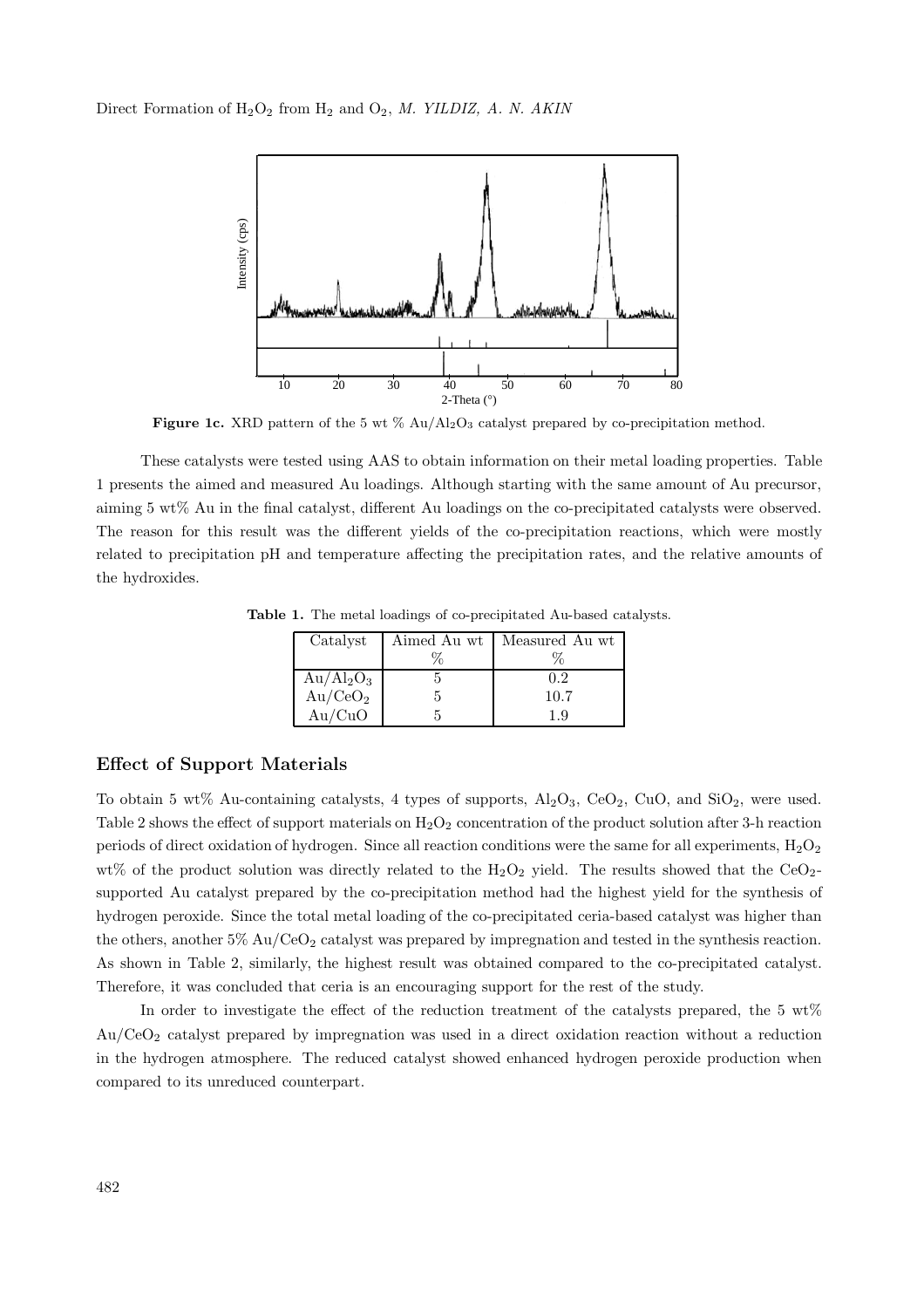| Table 2. Performance of catalysts prepared using different support materials (reaction medium: absolute ethanol, |  |  |  |  |  |
|------------------------------------------------------------------------------------------------------------------|--|--|--|--|--|
| $0.25$ N H <sub>2</sub> SO <sub>4</sub> , and 0.1 M NaBr).                                                       |  |  |  |  |  |

| Catalyst                                            | Preparation Method | $H_2O_2$ (wt%) |
|-----------------------------------------------------|--------------------|----------------|
| $5\%$ $(0.2\%)^*$ Au/Al <sub>2</sub> O <sub>3</sub> | Co-precipitation   | 0.1            |
| $5\%$ $(1.9\%)^*Au/CuO$                             | Co-precipitation   | 0.1            |
| $5\%$ Au/SiO <sub>2</sub>                           | Impregnation       | 0.2            |
| $5\%$ Au/CeO <sub>2</sub>                           | Impregnation       | 0.6            |
| $5\%$ $(10.7\%)^*Au/CeO_2$                          | Co-precipitation   | 1.2            |
| $5\%$ Au/CeO <sup>**</sup>                          | Impregnation       | 0.1            |

<sup>∗</sup>measured loadings; <sup>∗∗</sup>unreduced catalyst

#### **Effect of Catalyst Preparation Methods**

The preparation method is a very important factor related to obtaining high-performance Au catalysts. Previous studies by Haruta et al. revealed that co-precipitation and deposition-precipitation can lead to a high-dispersion of Au over metal oxide supports, compared to impregnation.<sup>10,11</sup> In order to investigate the effect of preparation method on the performance of 5 wt% Au/CeO<sub>2</sub> catalysts in the direct synthesis of  $H_2O_2$ , catalysts were prepared by co-precipitation, deposition precipitation, and incipient wetness impregnation methods. Moreover, 2 different ceria supports were prepared by precipitation and thermal decomposition methods for the impregnation procedure.

**Table 3.** Performance of catalysts prepared using different preparation methods (reaction medium: absolute ethanol, 0.25 N H3PO4, and 0.1 M NaBr).

| Catalyst $(5 \text{ wt})$ | Preparation Method                                       | $H_2O_2(wt\%)$ |
|---------------------------|----------------------------------------------------------|----------------|
| Au/CeO <sub>2</sub>       | Co-precipitation                                         |                |
| Au/CeO <sub>2</sub>       | $Impreg$ and $+$ precipitation                           |                |
| Au/CeO <sub>2</sub>       | $Impreg$ and $\ddot{\mathbf{r}}$ + thermal decomposition | $0.5\,$        |
| Au/CeO <sub>2</sub>       | Deposition precipitation                                 | 0.7            |

The highest hydrogen peroxide formation was observed with the catalyst prepared by co-precipitation. Catalysts prepared by impregnation showed a lower performance than expected, although the catalyst prepared using ceria support and the thermal decomposition method gave slightly closer values to the one prepared by deposition precipitation.

#### **Effect of the Amount of Au**

We also investigated the effect of the quantity of Au on ceria- and silica-supported catalysts in the production of hydrogen peroxide. As shown in Figure 2,  $CeO<sub>2</sub>$  support alone is active in the oxidation of  $H<sub>2</sub>$  to  $H<sub>2</sub>O<sub>2</sub>$ , and the addition of Au to the monometallic catalyst decreased  $H_2O_2$  production. Observing higher  $H_2O_2$ production with ceria was mainly related to its changes in its oxidation state with the formation/annihilation of surface defects (oxygen vacancies). These redox properties can be substantially modified by incorporation of metals on the ceria surface, as well as by the presence of counter-anions of the precursor metal salts, which are incompletely decomposed by the procedures typically used for the preparation of the catalysts.<sup>12</sup>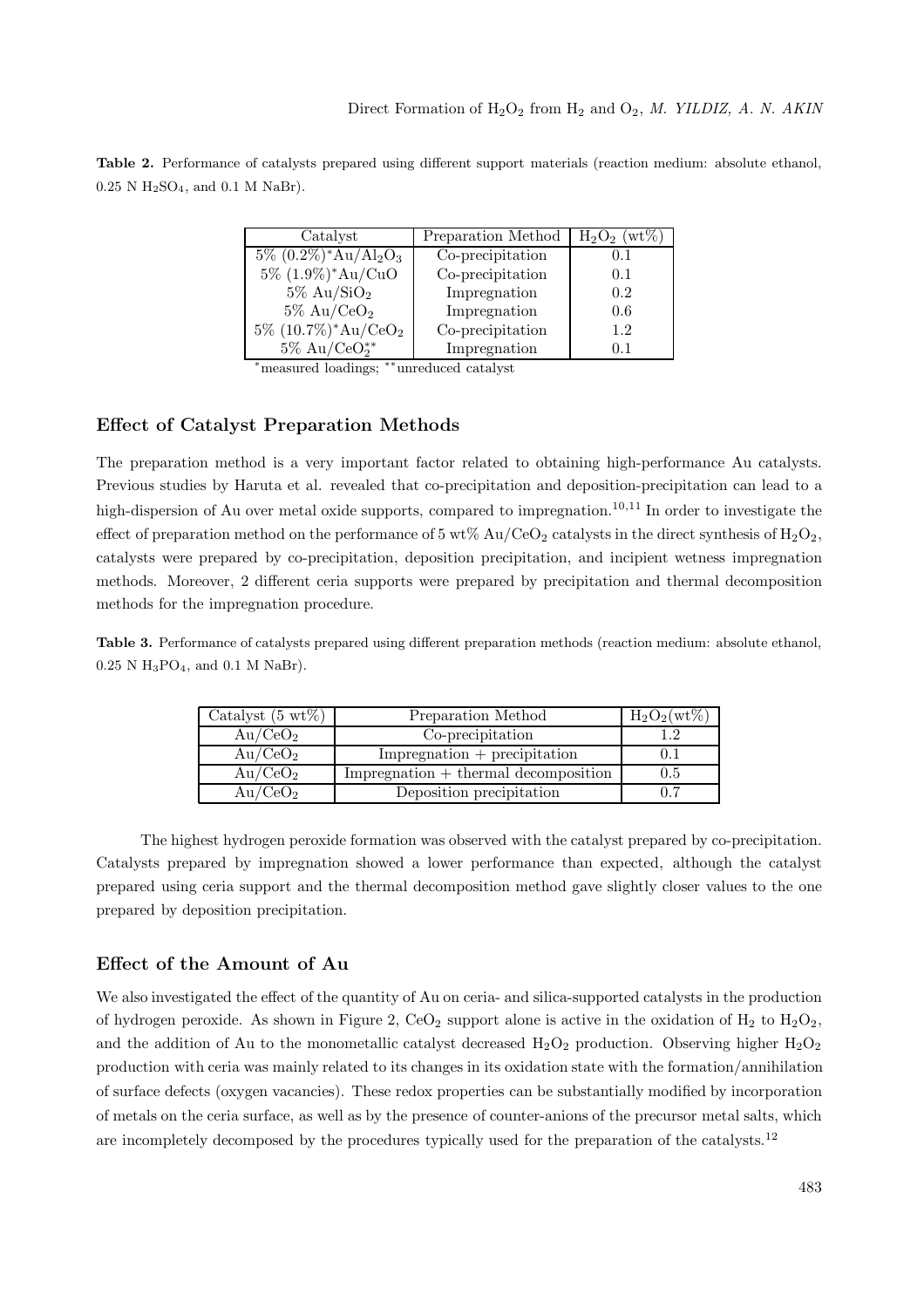

**Figure 2.** Performance of catalysts prepared using different quantities of Au with CeO<sub>2</sub> support (reaction medium: absolute ethanol,  $0.25$  N H<sub>3</sub>PO<sub>4</sub>, and  $0.1$  M NaBr).

Addition of Pt to Au catalysts, as shown in Figures 2 and 3, considerably improved hydrogen peroxide formation, meaning that Pt is more active than Au for this reaction. However, comparing the activity of the 2.5% Au-2.5% Pt/SiO<sub>2</sub> catalyst to the 5% Pt/SiO<sub>2</sub> catalyst, it can be concluded that the addition of Au to Pt catalysts may improve the performance of Pt catalysts in the direct production of hydrogen peroxide. Furthermore, it may be speculated that Pt and Au remain intimately mixed in the form of Pt-Au bimetallic particles and that the presence of Au in these particles modifies the behavior of  $Pt^{13}$ 



**Figure 3.** Performance of catalysts prepared using different quantities of Au with SiO<sub>2</sub> support (reaction medium: absolute ethanol,  $0.25$  N H<sub>3</sub>PO<sub>4</sub>, and  $0.1$  M NaBr).

### **Influence of Acids and Halides Added to the Reaction Medium**

For the promotional effect, the presence of acid (protons) in the reaction medium is crucial for the direct oxidation of hydrogen to produce hydrogen peroxide.<sup>14</sup> The presence of acid in the reaction medium significantly reduces the  $H_2O_2$  decomposition activity of the catalyst and acts as a stabilizer for the  $H_2O_2$  formed in the reaction.

The effects of acids and halides on hydrogen peroxide formation were investigated for  $5 \text{ wt\% Au/SiO}_2$ and  $5 \text{ wt}\%$  Au/CeO<sub>2</sub> catalysts, using 3 different acids and halides with the same reaction conditions. Results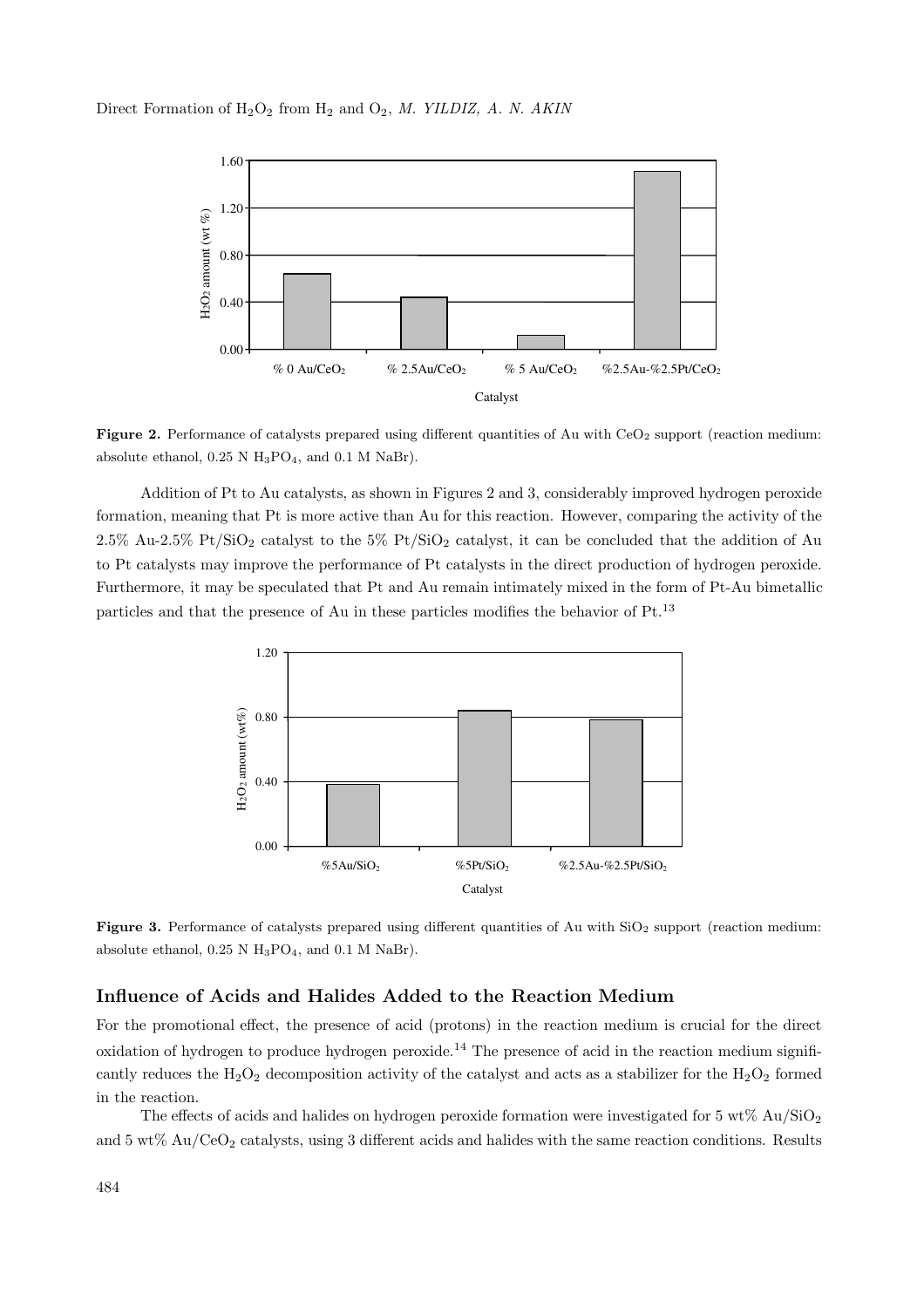showing the effect of acids on the performance of the  $SiO<sub>2</sub>$ - and  $CeO<sub>2</sub>$ -supported Au-based catalysts are presented in Figures 4 and 5. An interesting situation was observed in that  $H_3PO_4$  was the most favorable acid for silica-based catalysts, while  $H_2SO_4$  was the most favorable for ceria-based catalysts. The presence of an acid in the reaction medium is essential for obtaining high  $H_2O_2$  selectivity or yield, since the role of the acid is to prevent the base-catalyzed decomposition of  $H_2O_2$ .<sup>15</sup> However, there is no direct correlation found in the literature between the catalyst components and acid type. It is known that the sulfate and chloride ions poison the catalyst when ethanol is used in liquid phase for silica-supported catalysts.<sup>15</sup> Yet, it seems that 2 ionizable hydrogens in sulfuric acid prevented  $H_2O_2$  decomposition for the ceria-supported catalyst compared to phosphoric acid, which has less acid strength.



**Figure 5.** Effect of acids on performance of  $5\%$ Au/CeO<sub>2</sub>.

In order to observe the effects of  $Br^-$  ions in the reaction medium for 5 wt% Au/SiO<sub>2</sub> and 5 wt% Au/CeO<sup>2</sup> catalysts, reactions were performed with liquid mixtures containing KBr, NaBr, and non-halide solutions. From Figures 6 and 7 it can be seen that the addition of Br<sup>−</sup> ions, especially NaBr, to the reaction medium significantly enhanced  $H_2O_2$  formation, compared to both silica- and ceria-supported Aubased catalysts.



**Figure 6.** Effect of halides on performance of  $5\%$ Au/SiO<sub>2</sub>(ethanol+0.25 N H<sub>3</sub>PO<sub>4</sub> and 0.1 M halide).



**Figure 7.** Effect of halides on performance of  $5\%Au/CeO<sub>2</sub>$  (ethanol+0.25 H<sub>2</sub>SO<sub>4</sub> and 0.1 M halide).

## **Conclusions**

Au catalysts were effective for the direct oxidation of hydrogen to form hydrogen peroxide. Nonetheless, it was found that their activities were greatly dependent on the type of support material, catalyst preparation conditions, and liquid media used in the reaction. The highest yield for the catalysts studied was obtained with the co-precipitated 5 wt% Au/CeO<sub>2</sub> catalyst in a reaction mixture of 0.25 N H<sub>2</sub>SO<sub>4</sub>, 0.1 M NaBr, and